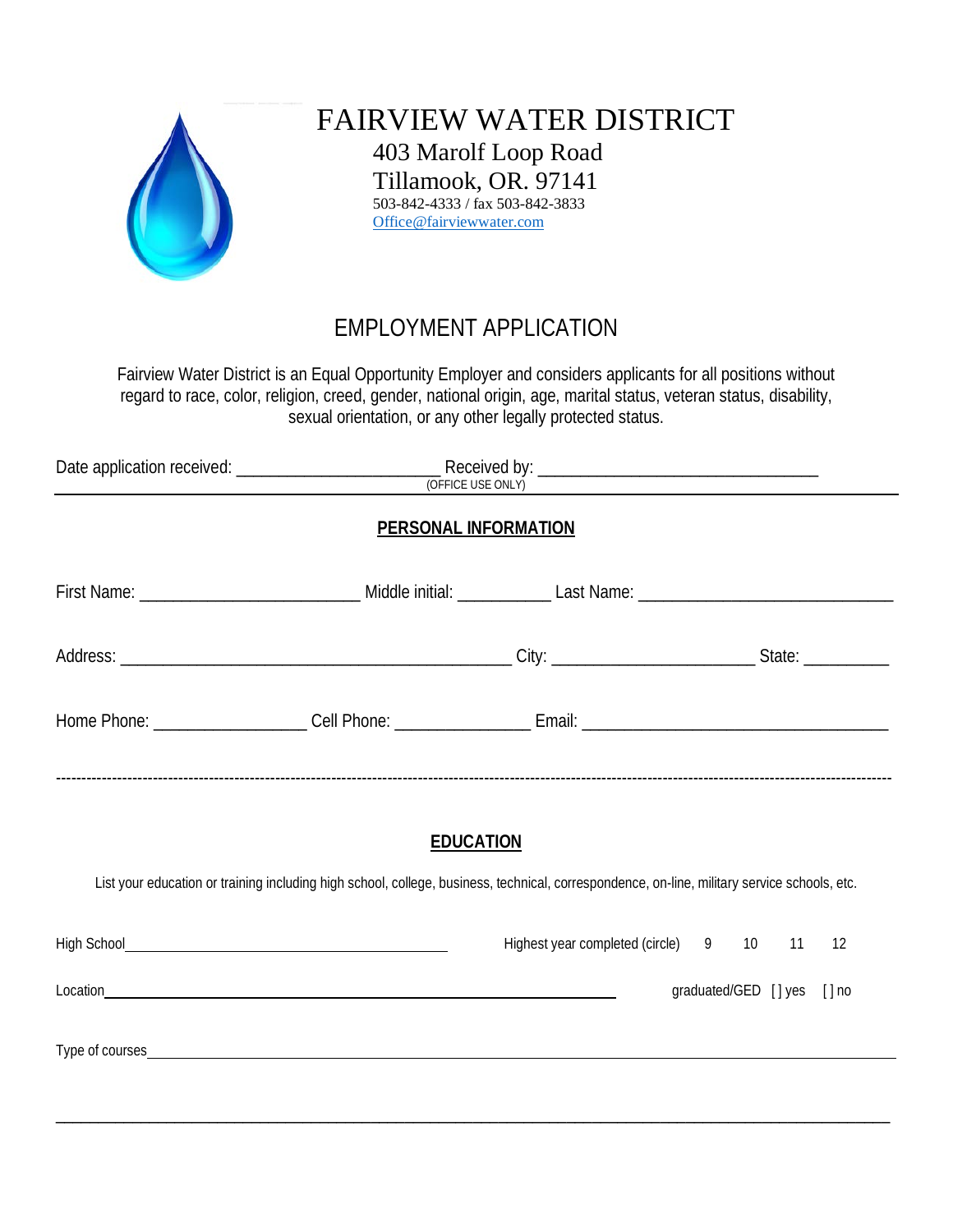## **ADDITIONAL SCHOOLING**

| Dates of Attendance  | Course Titles or Major Field                                                                                                                                                                               | Degree or Certificate received           |
|----------------------|------------------------------------------------------------------------------------------------------------------------------------------------------------------------------------------------------------|------------------------------------------|
| Dates of Attendance  | Course Titles or Major Field                                                                                                                                                                               | Degree or Certificate received           |
|                      |                                                                                                                                                                                                            |                                          |
|                      | <b>WORK EXPERIENCE</b>                                                                                                                                                                                     |                                          |
|                      | Begin with your present position or, if unemployed, your most recent position. Be accurate and account for all of your time.<br>Include all military, non-paid, or volunteer work related to the position. |                                          |
|                      |                                                                                                                                                                                                            |                                          |
|                      |                                                                                                                                                                                                            |                                          |
|                      |                                                                                                                                                                                                            |                                          |
|                      |                                                                                                                                                                                                            |                                          |
|                      |                                                                                                                                                                                                            | Worked:                                  |
|                      |                                                                                                                                                                                                            | From <u>Contract Communication</u><br>To |
|                      |                                                                                                                                                                                                            | Years Months                             |
|                      |                                                                                                                                                                                                            | [] part time<br>[] full time             |
|                      |                                                                                                                                                                                                            |                                          |
| Duties (be specific) |                                                                                                                                                                                                            | Starting salary \$                       |
|                      |                                                                                                                                                                                                            | Ending salary \$                         |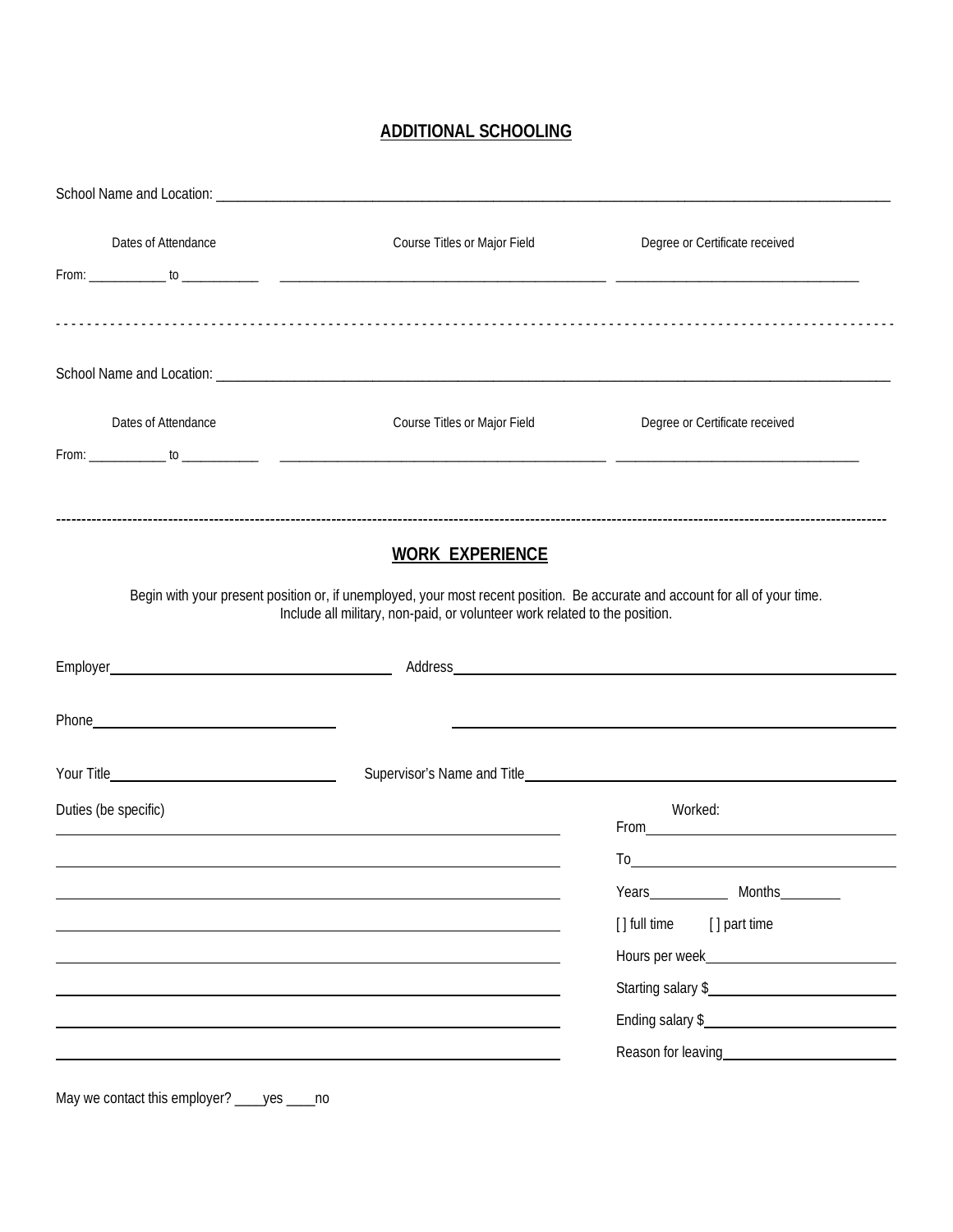| Duties (be specific)                            | Worked:                                                                                                                                                                                                                                                                                                 |
|-------------------------------------------------|---------------------------------------------------------------------------------------------------------------------------------------------------------------------------------------------------------------------------------------------------------------------------------------------------------|
|                                                 | $To \underline{\hspace{1cm}}$                                                                                                                                                                                                                                                                           |
|                                                 |                                                                                                                                                                                                                                                                                                         |
|                                                 | [] full time [] part time                                                                                                                                                                                                                                                                               |
|                                                 | Hours per week <b>here</b> week <b>and the set of the set of the set of the set of the set of the set of the set of the set of the set of the set of the set of the set of the set of the set of the set of the set of the set of the</b>                                                               |
|                                                 | Starting salary \$                                                                                                                                                                                                                                                                                      |
|                                                 | Ending salary \$                                                                                                                                                                                                                                                                                        |
|                                                 | Reason for leaving<br><u>example and the set of the set of the set of the set of the set of the set of the set of the set of the set of the set of the set of the set of the set of the set of the set of the set of the set of th</u>                                                                  |
|                                                 |                                                                                                                                                                                                                                                                                                         |
| May we contact this employer? ____ yes _____ no |                                                                                                                                                                                                                                                                                                         |
|                                                 |                                                                                                                                                                                                                                                                                                         |
|                                                 |                                                                                                                                                                                                                                                                                                         |
|                                                 |                                                                                                                                                                                                                                                                                                         |
|                                                 |                                                                                                                                                                                                                                                                                                         |
|                                                 | Supervisor's Name and Title <b>Example 2018</b> Supervisor's Name and Title                                                                                                                                                                                                                             |
|                                                 |                                                                                                                                                                                                                                                                                                         |
| Duties (be specific)                            | Worked:<br>From <u>service</u> and the service of the service of the service of the service of the service of the service of the service of the service of the service of the service of the service of the service of the service of the serv                                                          |
|                                                 | $To$ and $\overline{a}$ are the set of $\overline{a}$ and $\overline{a}$ are the set of $\overline{a}$ and $\overline{a}$ are the set of $\overline{a}$ and $\overline{a}$ are the set of $\overline{a}$ and $\overline{a}$ are the set of $\overline{a}$ and $\overline{a}$ are the set of $\overline$ |
|                                                 | Years Months                                                                                                                                                                                                                                                                                            |
|                                                 | [] full time [] part time                                                                                                                                                                                                                                                                               |
|                                                 |                                                                                                                                                                                                                                                                                                         |
|                                                 | Starting salary \$                                                                                                                                                                                                                                                                                      |
|                                                 | Ending salary \$                                                                                                                                                                                                                                                                                        |
|                                                 | Reason for leaving<br><u>example and the set of the set of the set of the set of the set of the set of the set of the set of the set of the set of the set of the set of the set of the set of the set of the set of the set of th</u>                                                                  |
|                                                 |                                                                                                                                                                                                                                                                                                         |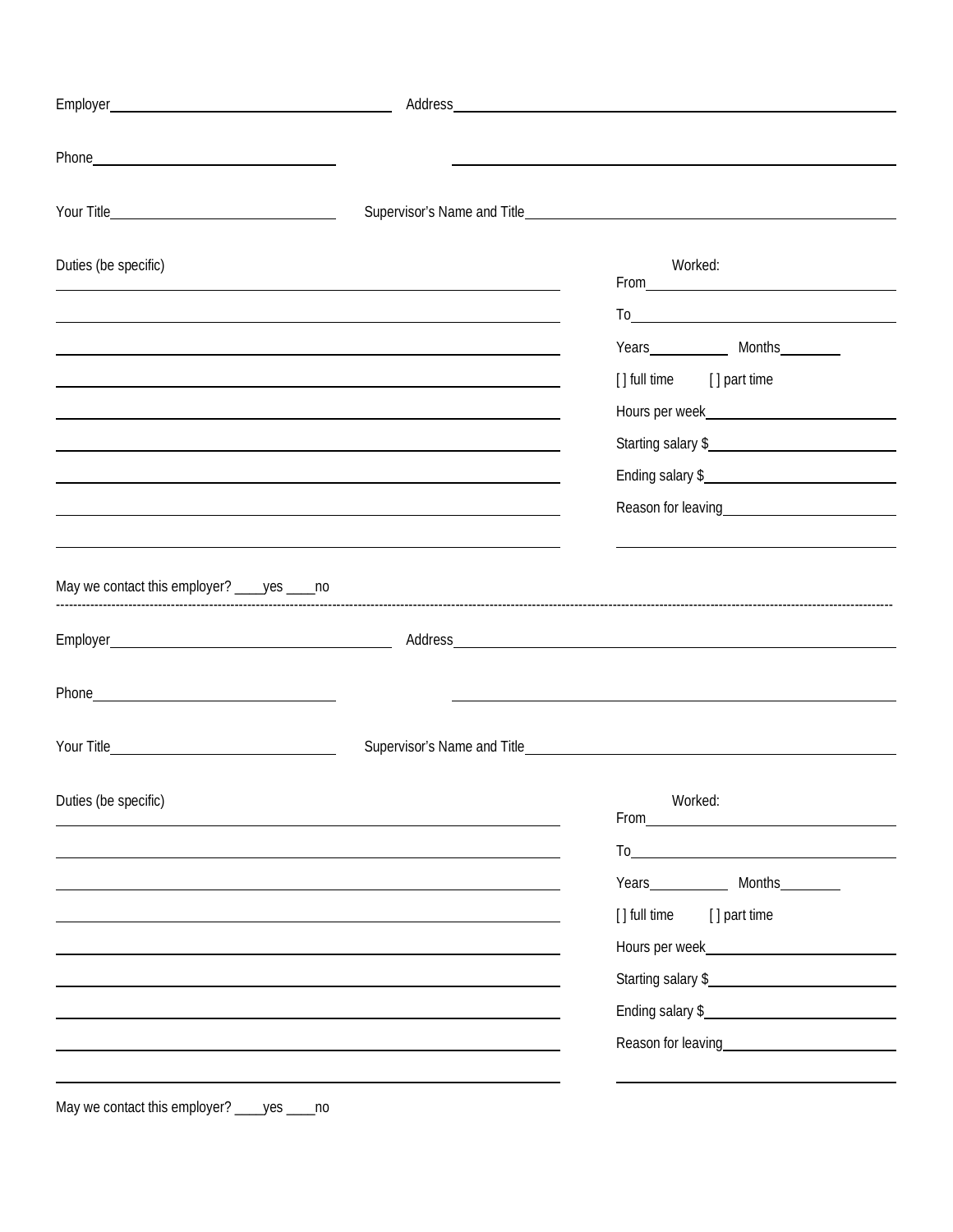| Duties (be specific)                                       |                                                                                                                  | Worked:                                                                                                                                                                                                                                                                                                                               |
|------------------------------------------------------------|------------------------------------------------------------------------------------------------------------------|---------------------------------------------------------------------------------------------------------------------------------------------------------------------------------------------------------------------------------------------------------------------------------------------------------------------------------------|
|                                                            | and the control of the control of the control of the control of the control of the control of the control of the | $From \_\_\_\_\_\_\_$                                                                                                                                                                                                                                                                                                                 |
| <u> 1989 - Johann Stoff, amerikansk politiker (* 1908)</u> |                                                                                                                  |                                                                                                                                                                                                                                                                                                                                       |
|                                                            |                                                                                                                  | Years Months<br>[] full time [] part time                                                                                                                                                                                                                                                                                             |
|                                                            |                                                                                                                  | Hours per week                                                                                                                                                                                                                                                                                                                        |
|                                                            | and the control of the control of the control of the control of the control of the control of the control of the | Starting salary \$                                                                                                                                                                                                                                                                                                                    |
|                                                            | ,我们也不会有什么。""我们的人,我们也不会有什么?""我们的人,我们也不会有什么?""我们的人,我们也不会有什么?""我们的人,我们也不会有什么?""我们的人                                 | Ending salary \$                                                                                                                                                                                                                                                                                                                      |
|                                                            |                                                                                                                  | Reason for leaving<br><u>example and the set of the set of the set of the set of the set of the set of the set of the set of the set of the set of the set of the set of the set of the set of the set of the set of the set of th</u>                                                                                                |
|                                                            |                                                                                                                  |                                                                                                                                                                                                                                                                                                                                       |
| May we contact this employer? ____yes ____no               |                                                                                                                  |                                                                                                                                                                                                                                                                                                                                       |
|                                                            |                                                                                                                  |                                                                                                                                                                                                                                                                                                                                       |
|                                                            |                                                                                                                  |                                                                                                                                                                                                                                                                                                                                       |
|                                                            |                                                                                                                  |                                                                                                                                                                                                                                                                                                                                       |
|                                                            |                                                                                                                  |                                                                                                                                                                                                                                                                                                                                       |
|                                                            |                                                                                                                  |                                                                                                                                                                                                                                                                                                                                       |
|                                                            |                                                                                                                  |                                                                                                                                                                                                                                                                                                                                       |
|                                                            |                                                                                                                  |                                                                                                                                                                                                                                                                                                                                       |
| Duties (be specific)                                       |                                                                                                                  | Worked:<br>From Parameters                                                                                                                                                                                                                                                                                                            |
|                                                            |                                                                                                                  | $To$ and $\overline{a}$ and $\overline{a}$ and $\overline{a}$ and $\overline{a}$ and $\overline{a}$ and $\overline{a}$ and $\overline{a}$ and $\overline{a}$ and $\overline{a}$ and $\overline{a}$ and $\overline{a}$ and $\overline{a}$ and $\overline{a}$ and $\overline{a}$ and $\overline{a}$ and $\overline{a}$ and $\overline{$ |
|                                                            |                                                                                                                  |                                                                                                                                                                                                                                                                                                                                       |
|                                                            |                                                                                                                  | [] full time [] part time                                                                                                                                                                                                                                                                                                             |
|                                                            |                                                                                                                  |                                                                                                                                                                                                                                                                                                                                       |
|                                                            |                                                                                                                  | Starting salary \$                                                                                                                                                                                                                                                                                                                    |
|                                                            |                                                                                                                  | Ending salary \$                                                                                                                                                                                                                                                                                                                      |
|                                                            |                                                                                                                  |                                                                                                                                                                                                                                                                                                                                       |
|                                                            |                                                                                                                  |                                                                                                                                                                                                                                                                                                                                       |

May we contact this employer? \_\_\_\_yes \_\_\_\_no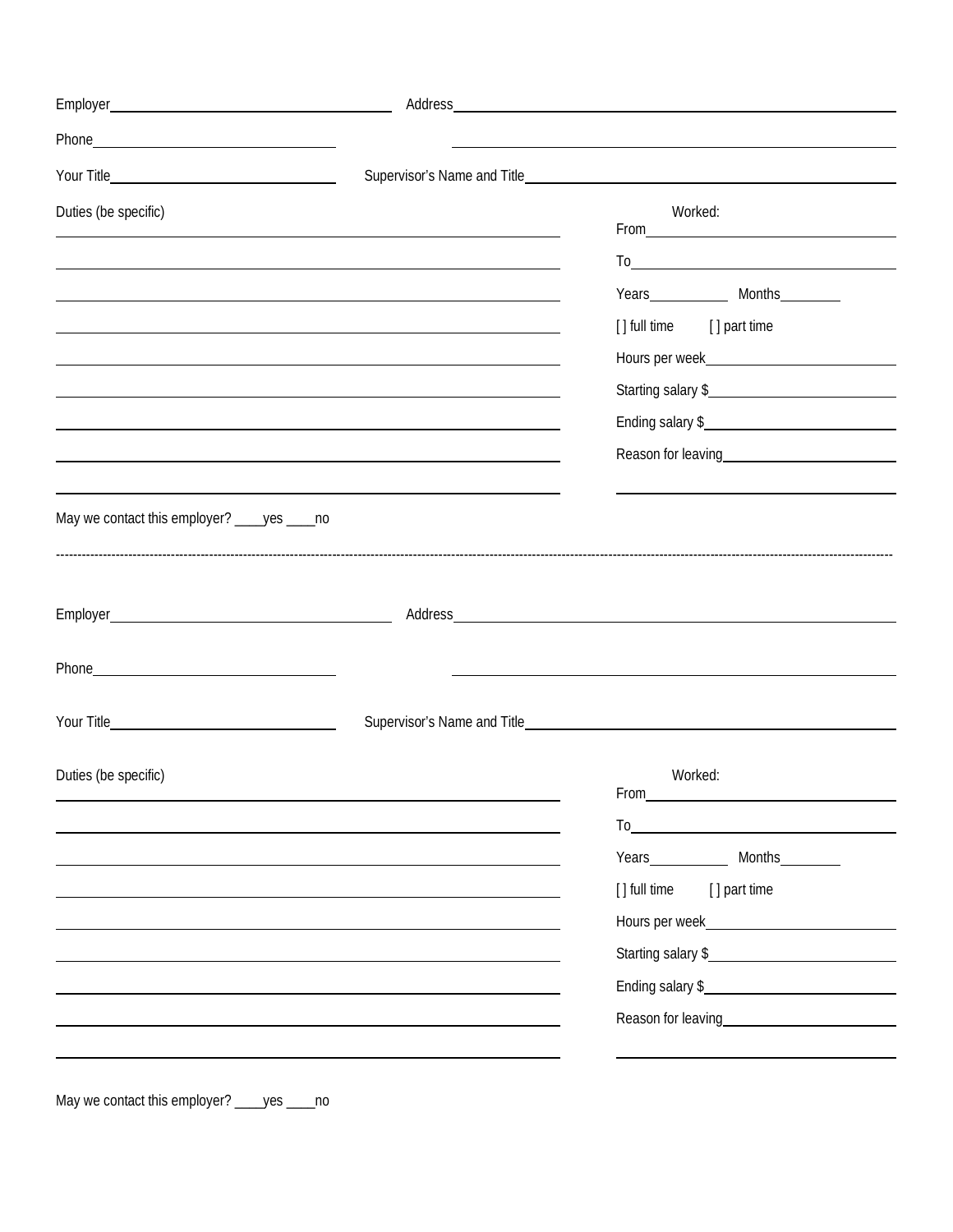Indicate below, any additional remarks, special skills, specialized training or qualifications relevant to this position

-------------------------------------------------------------------------------------------------------------------------------------------------------------------- **WORK RELATED REFERENCES** List at least three people who can attest to your qualifications for this position: Name **Occupation Constant Address Phone** ----------------------------------------------------------------------------------------------------------------------------------------------------------------------------------------------------- **PERSONAL REFERENCES** Name **Occupation Address Phone**